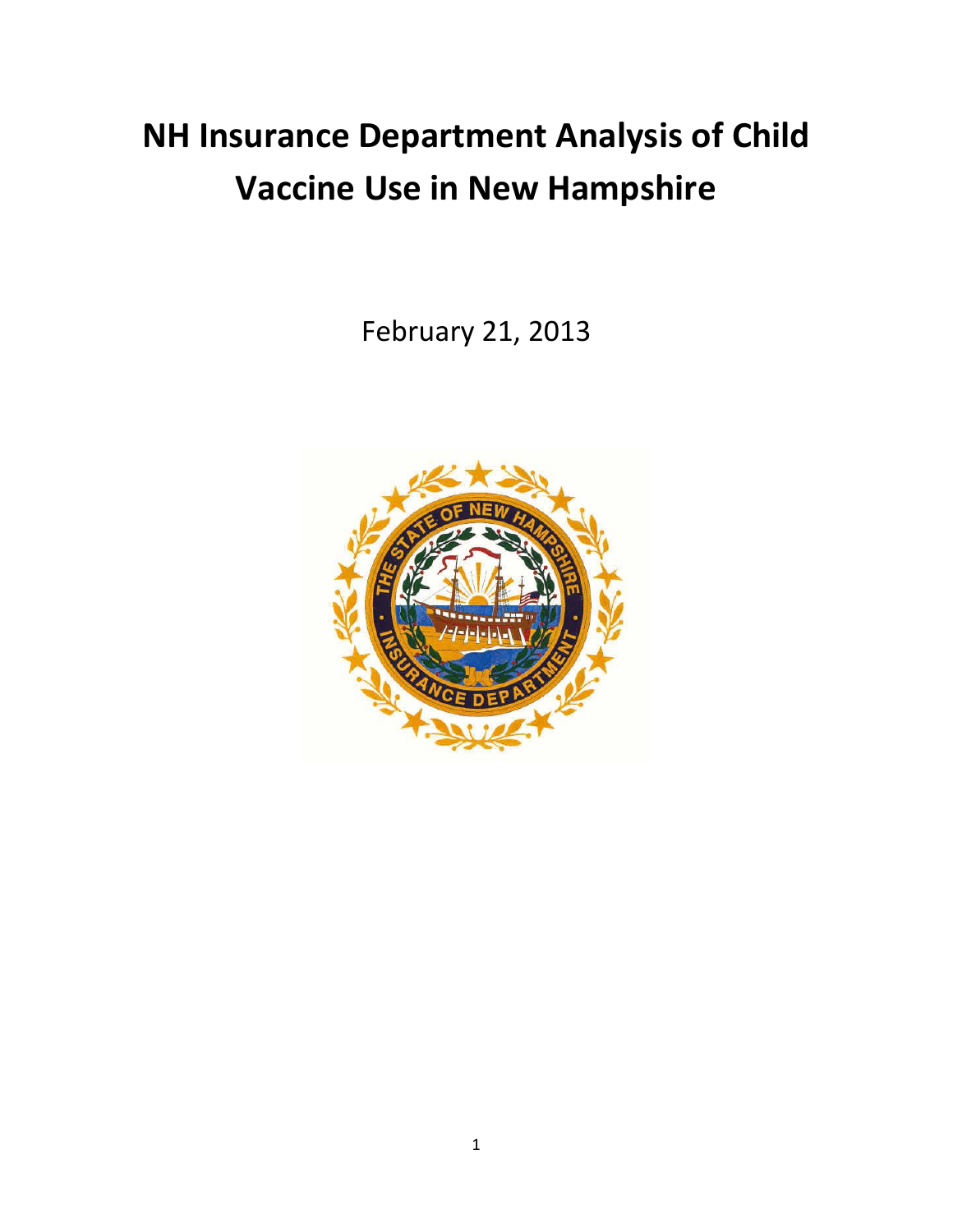## **Introduction**

The New Hampshire Vaccine Association, a non-profit organization formed pursuant to RSA 126-Q funds a specific list of child vaccines through an assessment paid by carriers. This assessment extends to carriers providing stoploss coverage in order to use a comprehensive assessment base that includes selffunded employer accounts. The funds raised through the assessment are used to purchase vaccines in bulk to take advantage of group purchasing, better economies of scale, and improved access to vaccines for children.

In recent years the number of lives covered under the assessment base has become smaller, increasing the proportional assessment on the remaining populations. House Bill 664 under consideration during the 2013 legislative session attempts to address the assessment base by including self-funded membership. The New Hampshire Insurance Department (NHID) does not have a position on this bill.

This analysis was performed to better understand the patterns of vaccines use and membership distribution so that policymakers can be more informed as alternatives to the current assessment funding mechanism are considered. The NHID, using the New Hampshire Comprehensive Health Information System (NHCHIS), can identify vaccine use because health care providers will for an administration procedure, even when the vaccine is not invoiced.

## **Findings**

The NHID analyzed claims and enrollment data from calendar year 2011. Only children under the age of 19 were included when reporting on vaccine use. Members covered by the NH Healthy Kids buy-in and Silver products (Harvard Pilgrim Health Care) are included in these data.

The range of procedure codes covered by the assessment is included in the table below. Among the challenges with state based insurance initiatives is that coverage does not always coincide with state boarders. This means that patients insured in New Hampshire may receive services outside of the state, and even reside in another state.

The table includes the vaccines covered by the assessment, identified by current procedural terminology (CPT) codes. Codes highlighted in yellow are administration codes, indicating that a vaccine was provided, even if a vaccine was not billed to the insurance company. The remaining codes identify the vaccines that are otherwise covered by the assessment and were billed to a carrier/TPA. Certain modalities are not covered by the Vaccine Association. Data under the "Billed Services" column show the number of times the procedure code was billed to carriers and third party administrators (TPAs) for insurance coverage in New Hampshire. The remaining columns identify the total health care provider charges and allowed amounts depending on the patient and provider location. The allowed amount represents the total paid by the carrier/TPA and the patient in the form of deductibles, copayments, and coinsurance. The allowed amount is normally determined by a contract between the health care provider and the carrier/TPA. In many cases, the vaccine procedure (non-administration code) is billed to the carrier/TPA with a total charge of one cent. Therefore, calculating an average charge or payment using the data below could be misleading.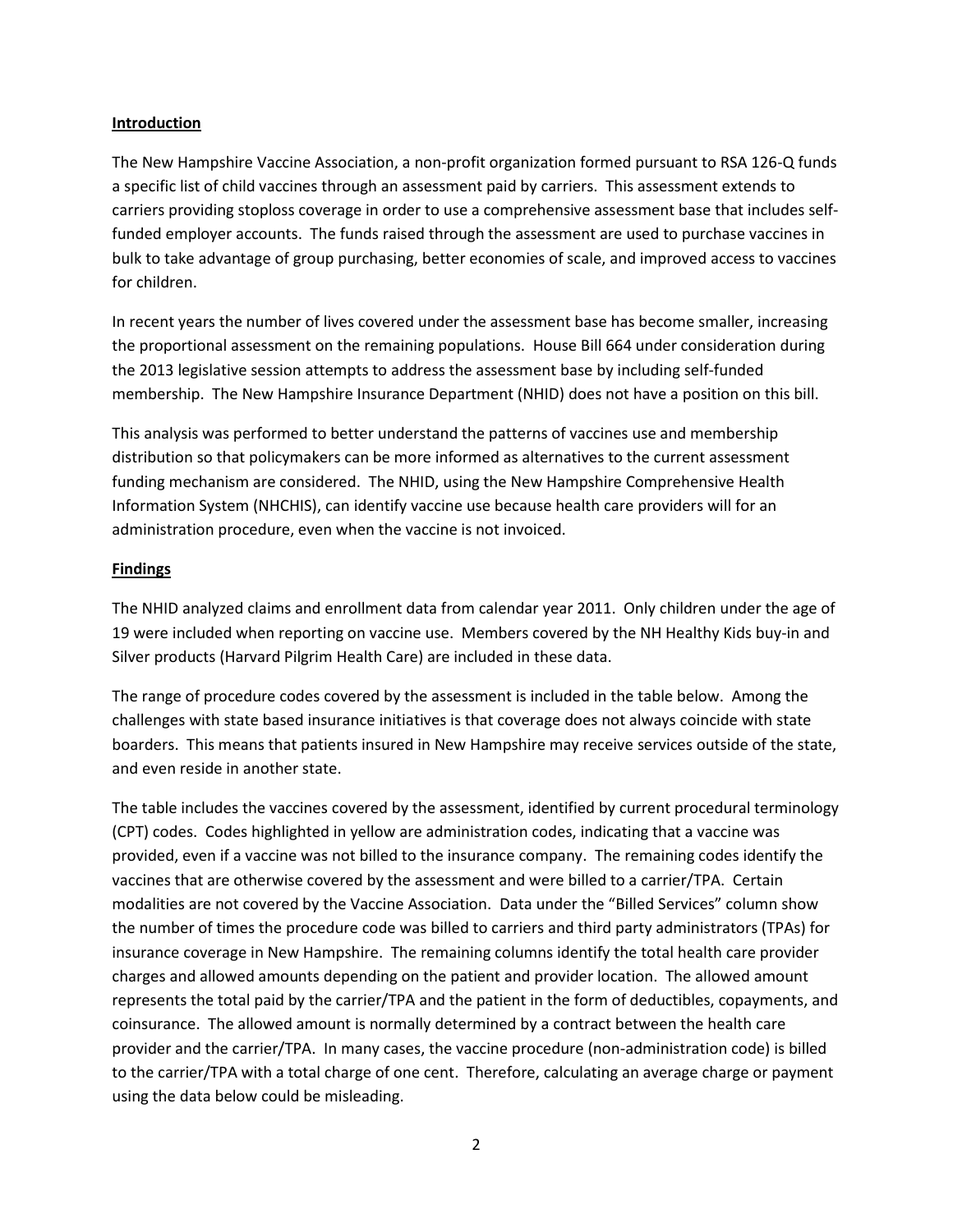|            |                                     | <b>Billed</b>   |                | <b>NH Resident -NH</b><br>Provider | <b>NH Resident - Non NH</b><br>Provider |           | <b>Non Resident - NH</b><br>Provider |                |                | <b>Non Resident - Non</b><br><b>NH Provider</b> |
|------------|-------------------------------------|-----------------|----------------|------------------------------------|-----------------------------------------|-----------|--------------------------------------|----------------|----------------|-------------------------------------------------|
| <b>CPT</b> | <b>Procedure Description</b>        | <b>Services</b> | <b>Charges</b> | <b>Allowed</b>                     | <b>Charges</b>                          | Allowed   | <b>Charges</b>                       | <b>Allowed</b> | <b>Charges</b> | Allowed                                         |
| 90460      | <b>IMADM ANY ROUTE 1ST VAC/TOX</b>  | 50,568          | \$1,607,999    | \$1.262.182                        | \$363,432                               | \$259,891 | \$52,407                             | \$41,692       | \$567,344      | \$411,253                                       |
| 90461      | <b>INADM ANY ROUTE ADDL VAC/TOX</b> | 18,270          | \$517,508      | \$346,229                          | \$140,504                               | \$77,079  | \$18,059                             | \$11,617       | \$235,000      | \$130,881                                       |
| 90471      | <b>IMMUNIZATION ADMIN</b>           | 82,001          | \$2,096,844    | \$1,637,415                        | \$178,336                               | \$129,609 | \$88,884                             | \$72,383       | \$244,903      | \$179,785                                       |
| 90472      | <b>IMMUNIZATION ADMIN EACH ADD</b>  | 31,521          | \$876,436      | \$631,565                          | \$68,814                                | \$43,146  | \$33,515                             | \$25,813       | \$104,053      | \$65,026                                        |
| 90473      | <b>IMMUNE ADMIN ORAL/NASAL</b>      | 10,009          | \$210,296      | \$172,549                          | \$19,954                                | \$14,825  | \$5,343                              | \$4,625        | \$22,076       | \$15,867                                        |
| 90474      | <b>IMMUNE ADMIN ORAL/NASAL ADDL</b> | 4,796           | \$86,498       | \$62,813                           | \$4,805                                 | \$2,403   | \$3,351                              | \$2,592        | \$8,251        | \$4,979                                         |
| 90633      | HEP A VACC PED/ADOL 2 DOSE          | 10,557          | \$7,628        | \$3,173                            | \$19,242                                | \$12,343  | \$2,213                              | \$854          | \$93,286       | \$53,560                                        |
| 90634      | HEP A VACC PED/ADOL 3 DOSE          | 159             | \$0            | \$0                                | \$151                                   | \$97      | \$0                                  | \$0            | \$1,692        | \$1,221                                         |
| 90636      | HEP A/HEP B VACC ADULT IM           | $\overline{7}$  | \$216          | \$130                              | \$1                                     | \$1       | \$221                                | \$134          | \$141          | \$102                                           |
| 90647      | HIB VACCINE PRP-OMP IM              | 214             | \$5            | \$0                                | \$639                                   | \$504     | \$0                                  | \$0            | \$7,268        | \$4,559                                         |
| 90648      | HIB VACCINE PRP-T IM                | 2,124           | \$1,320        | \$410                              | \$2,323                                 | \$1,589   | \$1                                  | \$0            | \$17,204       | \$9,946                                         |
| 90649      | HPV VACCINE 4 VALENT IM             | 6,557           | \$24,157       | \$13,768                           | \$102,857                               | \$75,516  | \$7,232                              | \$4,954        | \$202,793      | \$154,318                                       |
| 90650      | HPV VACCINE 2 VALENT IM             | 85              | \$1,592        | \$1,343                            | \$550                                   | \$433     | \$637                                | \$281          | \$2,074        | \$1,438                                         |
| 90654      | FLU VACCINE, SPLIT VRS, PRSV FREE   | $\overline{2}$  | \$0            | \$0                                | \$0                                     | \$0       | \$35                                 | \$18           | \$25           | \$13                                            |
| 90655      | FLU VACCINE NO PRESERV 6-35M        | 5,246           | \$1,239        | \$660                              | \$5,272                                 | \$3,408   | \$73                                 | \$60           | \$20,116       | \$11,521                                        |
| 90656      | FLU VACCINE NO PRESERV 3 & >        | 10,107          | \$18,541       | \$5,878                            | \$8,290                                 | \$3,858   | \$5,918                              | \$3,195        | \$21,945       | \$11,142                                        |
| 90658      | FLU VACCINE 3 YRS & > IM            | 6,767           | \$9,716        | \$5,588                            | \$30,577                                | \$20,060  | \$2,802                              | \$1,971        | \$43,406       | \$25,020                                        |
| 90660      | FLU VACCINE NASAL                   | 6,848           | \$94,097       | \$1,812                            | \$26,402                                | \$17,807  | \$312                                | \$164          | \$50,813       | \$31,005                                        |
| 90670      | PNEUMOCOCCAL VACC 13 VAL IM         | 8,997           | \$4,500        | \$3,132                            | \$28,125                                | \$23,759  | \$863                                | \$685          | \$292,626      | \$225,005                                       |
| 90680      | ROTOVIRUS VACC 3 DOSE ORAL          | 5,006           | \$2,791        | \$1,555                            | \$6,361                                 | \$4,548   | \$364                                | \$259          | \$86,035       | \$62,465                                        |
| 90681      | ROTAVIRUS VACC 2 DOSE ORAL          | 1,224           | \$3,752        | \$2,036                            | \$2,590                                 | \$1,937   | \$0                                  | \$0            | \$29,539       | \$21,518                                        |
| 90696      | DTAP-IPV VACC 4-6 YR IM             | 2,262           | \$2,009        | \$779                              | \$1,459                                 | \$971     | \$6                                  | \$0            | \$13,846       | \$9,325                                         |
| 90698      | DTAP-HIB-IP VACCINE IM              | 6,819           | \$6,857        | \$2,935                            | \$9,024                                 | \$6,592   | \$379                                | \$249          | \$110,199      | \$79,827                                        |
| 90700      | DTAP VACCINE < 7 YRS IM             | 3,852           | \$3,420        | \$1,433                            | \$2,606                                 | \$1,246   | \$194                                | \$92           | \$30,957       | \$15,647                                        |
| 90702      | DT VACCINE < 7 IM                   | 25              | \$0            | \$0                                | \$0                                     | \$0       | \$0                                  | \$0            | \$121          | \$59                                            |
| 90707      | MMR VACCINE SC                      | 5,471           | \$5,873        | \$1,940                            | \$4,415                                 | \$2,651   | \$1,205                              | \$783          | \$54,863       | \$38,075                                        |
| 90710      | MMRV VACCINE SC                     | 665             | \$371          | \$347                              | \$2,112                                 | \$1,634   | \$0                                  | \$0            | \$18,397       | \$14,090                                        |
| 90713      | POLIOVIRUS IPV SC/IM                | 2,208           | \$3,867        | \$1,372                            | \$5,256                                 | \$3,396   | \$534                                | \$316          | \$20,195       | \$12,255                                        |
| 90715      | TDAP VACCINE >7 IM                  | 4,950           | \$18,711       | \$12,283                           | \$11,803                                | \$8,456   | \$14,472                             | \$9,417        | \$57,025       | \$38,895                                        |
| 90716      | CHICKEN POX VACCINE SC              | 7,172           | \$10,695       | \$6,028                            | \$14,454                                | \$11,265  | \$613                                | \$477          | \$128,783      | \$98,207                                        |
| 90723      | DTAP-HEP B-IPV VACCINE IM           | 938             | \$230          | \$110                              | \$3,117                                 | \$2,222   | \$0                                  | \$0            | \$30,899       | \$20,998                                        |
| 90732      | PNEUMOCOCCAL VACCINE                | 145             | \$1,429        | \$332                              | \$2,006                                 | \$1,049   | \$1,783                              | \$959          | \$2,279        | \$1,650                                         |
| 90733      | MENINGOCOCCAL VACCINE SC            | 618             | \$6,883        | \$4,228                            | \$1,810                                 | \$1,416   | \$4                                  | \$3            | \$5,842        | \$4,060                                         |
| 90734      | MENINGOCOCCAL VACCINE IM            | 5,937           | \$20,597       | \$14,511                           | \$50,986                                | \$37,320  | \$2,426                              | \$1,745        | \$121,657      | \$97,797                                        |
| 90744      | HEPB VACC PED/ADOL 3 DOSE IM        | 4,493           | \$3,755        | \$1,517                            | \$3,108                                 | \$1,535   | \$222                                | \$88           | \$37,920       | \$18,352                                        |

 $\begin{array}{|c|c|c|}\n\hline\n\end{array}$  = administration codes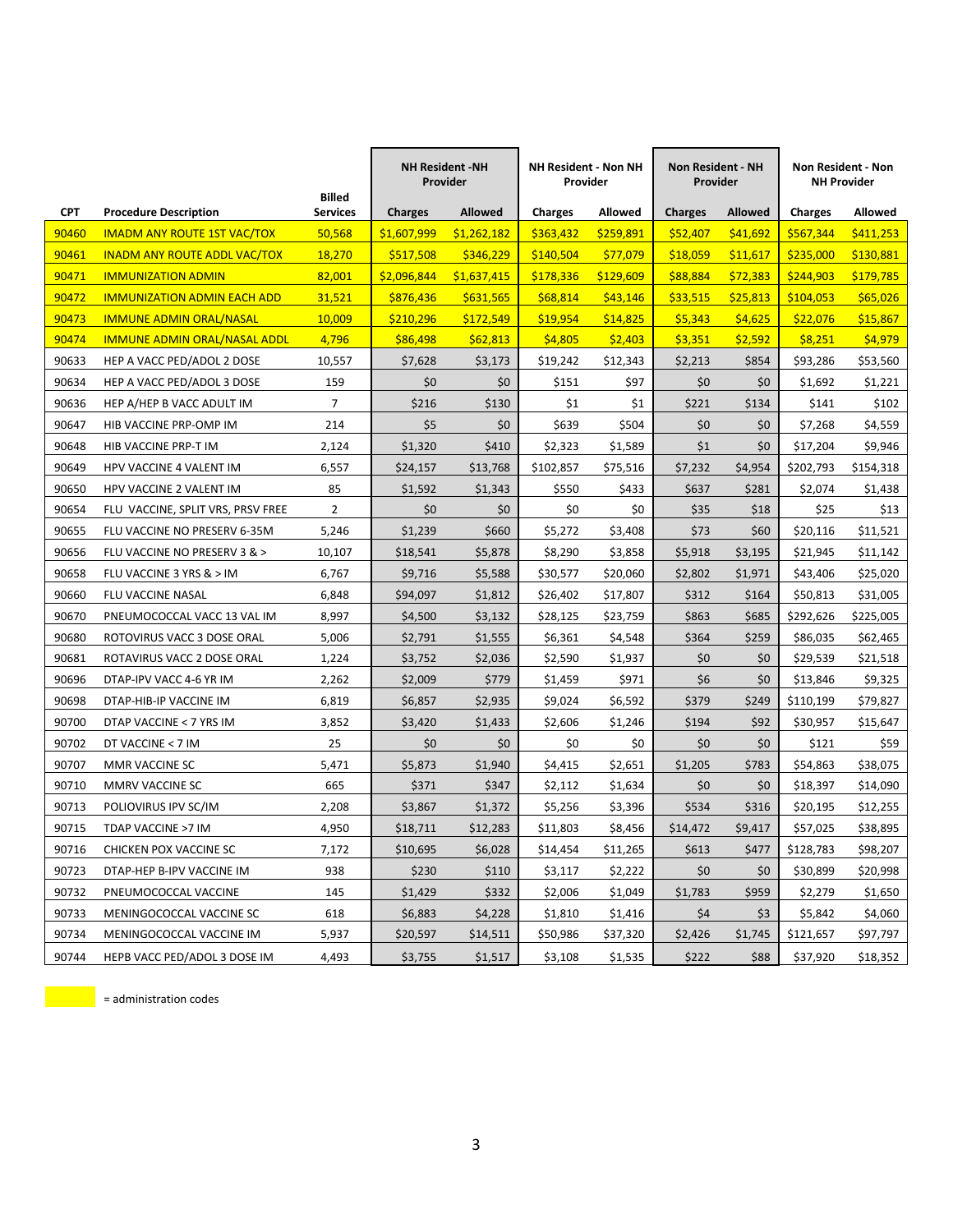Among the concerns related to a smaller assessment base is the number of employers that are selffunded and do not purchase stoploss. Self-funded employers without stoploss are excluded from the current assessment base, yet their employees' children benefit from the vaccine initiative. The following table includes the employer groups with the largest number of children vaccinated. The NHID has identified several issues with the NHCHIS employer group data element, and it possible that an employer account will have several data rows showing up under multiple accounts with names that differ slightly. So, it is possible that the total number of vaccinated children by group is understated. If the employer account is split under different names, the percentage of children vaccinated would most likely be similar to the extent that the population samples are similar. The NHID has made efforts to address issues inherent with a non-standardized text field in the data, but extra caution should be used while reviewing the following table.

The first three numeric columns represent the number of vaccinated children during the year. A child is only counted once, regardless of the number of vaccinations. These data show under the column that represents their insurance status. Self-Funded Only accounts are those without any indication in the NHCHIS that stoploss was purchased and are not required to contribute to the vaccine assessment. Self-Funded with Stoploss suggests that these accounts contribute to the assessment through the purchase of stoploss. Insured accounts are those regulated by state insurance laws and are included in the vaccine assessment. The number of members is the average number covered under the account, based on the number of insured member months during the year. The percent vaccinated may be slightly overstated because of the way the number of members is calculated in relation to the number vaccinated. A child vaccinated is a unique individual that may be insured for only part of the year, while the number of members is an average number of members covered throughout the year.

Due to questions about the frequency of claims submitted with a vaccine and an administration code, the NHID performed an analysis to determine the impact of these circumstances on the data presented below. Removing any encounters where the health care provider billed for both an administration code and a vaccine code at the same time, results in a 48 percent drop in the number of children included in the data below. Many of these examples have a total charge of just one cent. When encounters include a billed administration code, a vaccine, and a charge greater than fifty cents, the corresponding drop is only twelve percent. Since the NHID cannot determine the appropriateness of the billed vaccine in these circumstances, no exclusions to the data based on these criteria took place.

|                                 | Vaccinated<br>Children, Self- | Vaccinated<br>Children, Self-<br><b>Funded with</b> | Vaccinated<br>Children, Fully | <b>Total</b><br>Employer<br>Group | Percent    |
|---------------------------------|-------------------------------|-----------------------------------------------------|-------------------------------|-----------------------------------|------------|
| <b>Group Name</b>               | <b>Funded Only</b>            | <b>Stoploss</b>                                     | Insured                       | Members*                          | Vaccinated |
| <b>ADP TOTALSOURCE</b>          | 0                             | 0                                                   | 156                           | 2,206                             | 7.1%       |
| AMPHENOL CORPORATION            | $\Omega$                      | 0                                                   | 167                           | 1,284                             | 13.0%      |
| ANTHEM BC BS                    | 135                           | 0                                                   | $\Omega$                      | 847                               | 15.9%      |
| ATRIUM MEDICAL CORPORATION      | 0                             | 0                                                   | 214                           | 1,066                             | 20.1%      |
| <b>AUTODESK</b>                 | 182                           | 0                                                   | 0                             | 742                               | 24.5%      |
| AWANE MA LOCATIONS              | 0                             |                                                     | 292                           | 2,297                             | 12.7%      |
| <b>AWANE NH</b>                 | $\Omega$                      | 175                                                 | 0                             | 1,364                             | 12.8%      |
| <b>AWANE SUMMIT</b>             | 482                           | $\Omega$                                            | 0                             | 5,308                             | 9.1%       |
| BAE SYSTEMS, INC.               | 1,248                         | $\Omega$                                            | 0                             | 9,280                             | 13.4%      |
| <b>BOTTOMLINE TECHNOLOGIES</b>  | 0                             | 274                                                 | 0                             | 1,314                             | 20.8%      |
| <b>BROOKSTONE COMPANY, INC.</b> | 190                           | $\Omega$                                            | 0                             | 1,575                             | 12.1%      |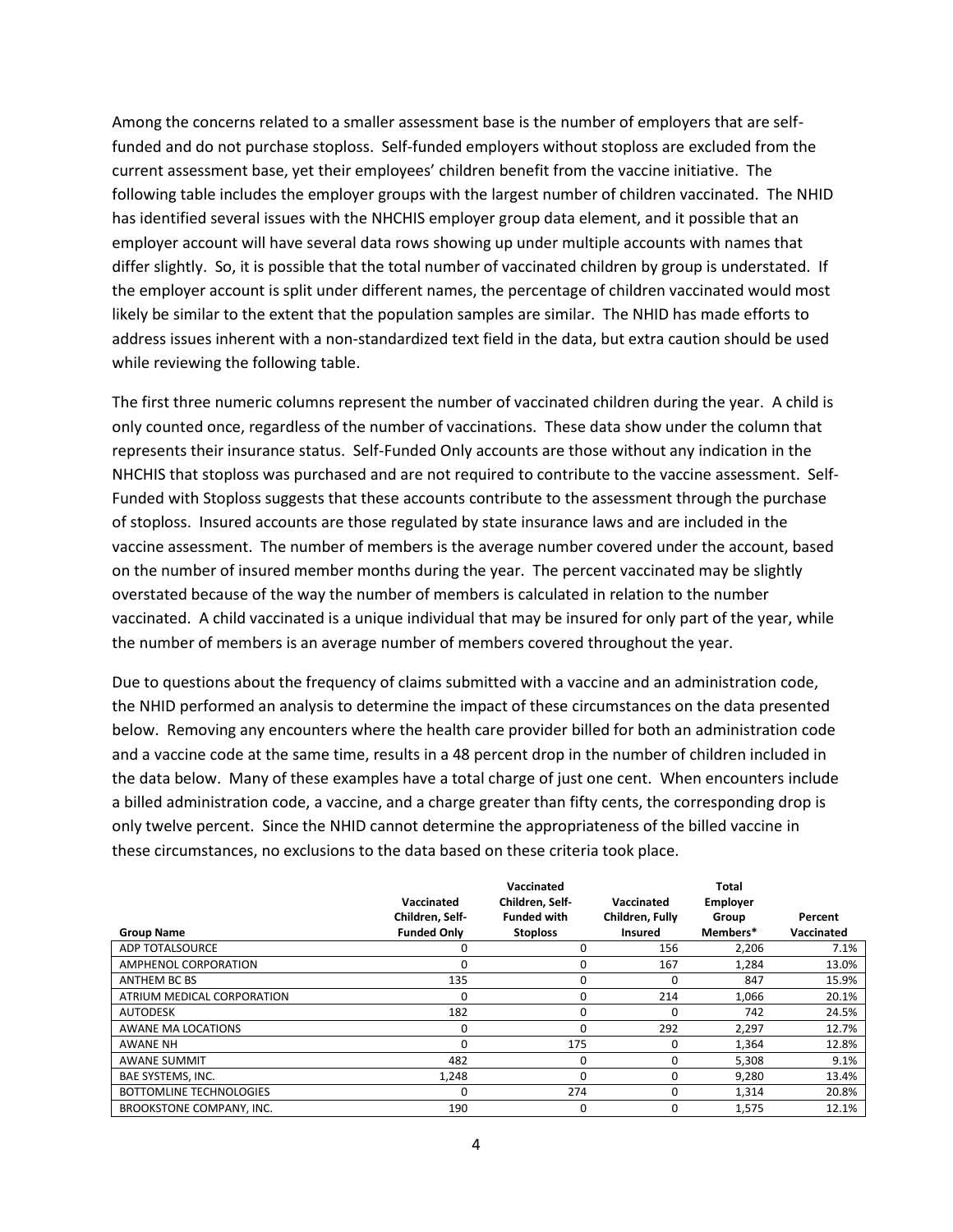| C&S WHOLESALE GROCERS, INC.                | 896    | 0                  | 0           | 8,159  | 11.0% |
|--------------------------------------------|--------|--------------------|-------------|--------|-------|
| <b>CATHOLIC MEDICAL CENTER</b>             | 383    | $\Omega$           | $\mathbf 0$ | 2,908  | 13.2% |
| CHESHIRE MEDICAL CENTER                    | 0      | 154                | 0           | 1,340  | 11.5% |
| CITY OF CONCORD/20/HMO                     | 0      | 0                  | 164         | 641    | 25.6% |
| <b>CITY OF MANCHESTER</b>                  | 536    | $\mathbf 0$        | 0           | 3,276  | 16.4% |
| <b>CITY OF NASHUA</b>                      | 664    | 0                  | 0           | 4,544  | 14.6% |
| COCA COLA BOTTLING COMPANY OF NNE, INC.    | 384    | 0                  | 0           | 2,601  | 14.8% |
| <b>COMCAST CORPORATION</b>                 | 410    | $\mathbf 0$        | 0           | 2,487  | 16.5% |
| COMMONWEALTH OF MA/PPO                     | 379    | $\boldsymbol{0}$   | 0           | 871    | 43.5% |
| COMMONWEALTH OF MASS/PPO                   | 366    | 0                  | 0           | 1,190  | 30.8% |
| COMMONWEALTH OF MASSACHUSETTS - GIC   0    | 156    | 0                  | 0           | 1,756  | 8.9%  |
| CRHC/CONCORD HOSPITAL                      | 732    | 0                  | 0           | 4,768  | 15.4% |
| DARTMOUTH COLLEGE                          | 925    | 0                  | 0           | 8,075  | 11.5% |
| DARTMOUTH HITCHCOCK CLINIC SOUTH           | 0      | 296                | 0           | 3,297  | 9.0%  |
| DARTMOUTH HITCHCOCK CLINIC SOUTH           | 284    | 0                  | 0           | 3,297  | 8.6%  |
| DARTMOUTH HITCHCOCK MEDICAL CENTER         | 0      | 1,665              | 0           | 12,424 | 13.4% |
| DELHAIZE AMERICA NORTHEAST                 | 263    | 0                  | 0           | 2,388  | 11.0% |
| ELLIOT HEALTH SYSTEM                       | 809    | 0                  | 0           | 4,509  | 17.9% |
| EMC                                        | 141    | 0                  | $\mathbf 0$ | 1,375  | 10.3% |
| <b>EXETER HEALTH RESOURCES</b>             | 0      | 608                | 0           | 3,617  | 16.8% |
| FAIRFAX, INC.-ODYSSEY RE                   | 0      | 191                | 0           | 619    | 30.9% |
| FAIRFAX, INC.-US FIRE                      | 224    | 0                  | 0           | 1,776  | 12.6% |
| FAIRPOINT COMMUNICATIONS, INC.             | 511    | $\boldsymbol{0}$   | 0           | 3,001  | 17.0% |
| <b>FEDEX EXPRESS</b>                       | 131    | 0                  | 0           | 989    | 13.3% |
| <b>FIDELITY INVESTMENTS</b>                | 1,336  | 0                  | 0           | 5,417  | 24.7% |
| <b>FREUDENBERG</b>                         | 148    | 0                  | $\mathbf 0$ | 1,426  | 10.4% |
| FRISBIE MEMORIAL HOSPITAL                  | 0      | 204                | 0           | 1,483  | 13.8% |
| <b>GENERAL ELECTRIC</b>                    | 156    | 0                  | 0           | 3,923  | 4.0%  |
| <b>GENESIS HEALTHCARE LLC</b>              | 184    | 0                  | $\mathbf 0$ | 1,718  | 10.7% |
| <b>HCA</b>                                 | 201    | 0                  | 0           | 1,291  | 15.6% |
| <b>HEWLETT PACKARD</b>                     | 138    | 0                  | 0           | 1,945  | 7.1%  |
| HOME DEPOT USA, INC.                       | 137    | 0                  | 0           | 1,303  | 10.5% |
| HYPERTHERM, INC.                           | 352    | $\mathbf 0$        | 0           | 2,293  | 15.4% |
| INDIVIDUAL POLICIES                        | 0      | 0                  | 3,102       | 35,710 | 8.7%  |
| JOHN HANCOCK FINANCIAL NETWORK             | 0      | 0                  | 373         | 3,342  | 11.2% |
| L-3 COMMUNICATIONS CORPORATION             | 151    | 0                  | $\mathbf 0$ | 1,129  | 13.4% |
| LGC HEALTH TRUST CITY OF PORTSMOUTH        | 265    | 0                  | 0           | 914    | 29.0% |
| LGC HEALTH TRUST MERRIMACK COUNTY          | 135    | 0                  | 0           | 1,009  | 13.4% |
| LGC HEALTH TRUST MERRIMACK SCHOOL          | 186    | 0                  | 0           | 844    | 22.0% |
| LGC HEALTH TRUST ROCHESTER SCHOOL DISTRICT | 180    | $\mathbf 0$        | 0           | 656    | 27.4% |
| LGC HEALTH TRUST SAU 01                    | 182    | 0                  | 0           | 741    | 24.6% |
| LGC HEALTH TRUST SAU 10                    | 198    | 0                  | 0           | 563    | 35.2% |
| LGC HEALTH TRUST SAU 16                    | 305    | $\mathbf 0$        | $\mathbf 0$ | 797    | 38.3% |
| LGC HEALTH TRUST SAU 19                    | 147    | $\Omega$           | $\Omega$    | 527    | 27.9% |
| LGC HEALTH TRUST SAU 21                    | 160    | 0                  | 0           | 589    | 27.2% |
| LGC HEALTH TRUST SAU 25                    | 311    | 0                  | 0           | 825    | 37.7% |
| LGC HEALTH TRUST SAU 28                    | 180    | 0                  | 0           | 603    | 29.8% |
| LGC HEALTH TRUST SAU 29                    | 224    | 0                  | 0           | 916    | 24.5% |
| LGC HEALTH TRUST SAU 39                    | 144    | 0                  | 0           | 550    | 26.2% |
| LGC HEALTH TRUST SAU 48                    | 131    | 0                  | $\mathbf 0$ | 510    | 25.7% |
| LGC HEALTH TRUST SAU 55                    | 228    | 0                  | 0           | 839    | 27.2% |
| LGC HEALTH TRUST SAU 57                    | 150    | 0                  | 0           | 597    | 25.1% |
| LGC HEALTH TRUST UNDER 100 POOL            | 814    | 0                  | $\mathbf 0$ | 5,415  | 15.0% |
| LINDT & SPRUNGLI USA                       | 0      | $\mathbf 0$        | 131         | 816    | 16.1% |
| LRGHEALTHCARE                              | 0      | 280                | 0           | 2,405  | 11.6% |
| MANCHESTER SCHOOL DIST                     | 647    | 0                  | 0           | 4,241  | 15.3% |
|                                            |        | $\mathbf 0$        |             |        |       |
| MEASURED PROGRESS, INC.                    | 0      |                    | 168         | 1,001  | 16.8% |
| MILTON CAT INC                             | 0      | 283                | 0           | 1,676  | 16.9% |
| NGM INSURANCE COMPANY                      | 0<br>0 | 173<br>$\mathbf 0$ | 0<br>456    | 1,625  | 10.6% |
| NH HEALTHY KIDS BUY IN                     | 0      |                    |             | 771    | 59.2% |
| NH HEALTHY KIDS SILVER                     |        | 0                  | 4,801       | 8,681  | 55.3% |
| NH MUNICIPAL ASSOCIATION                   | 5,098  | 0                  | 0           | 42,105 | 12.1% |
| NHMTA EMPLOYEE BENEFIT TRUST               | 152    | 0                  | 0           | 1,626  | 9.3%  |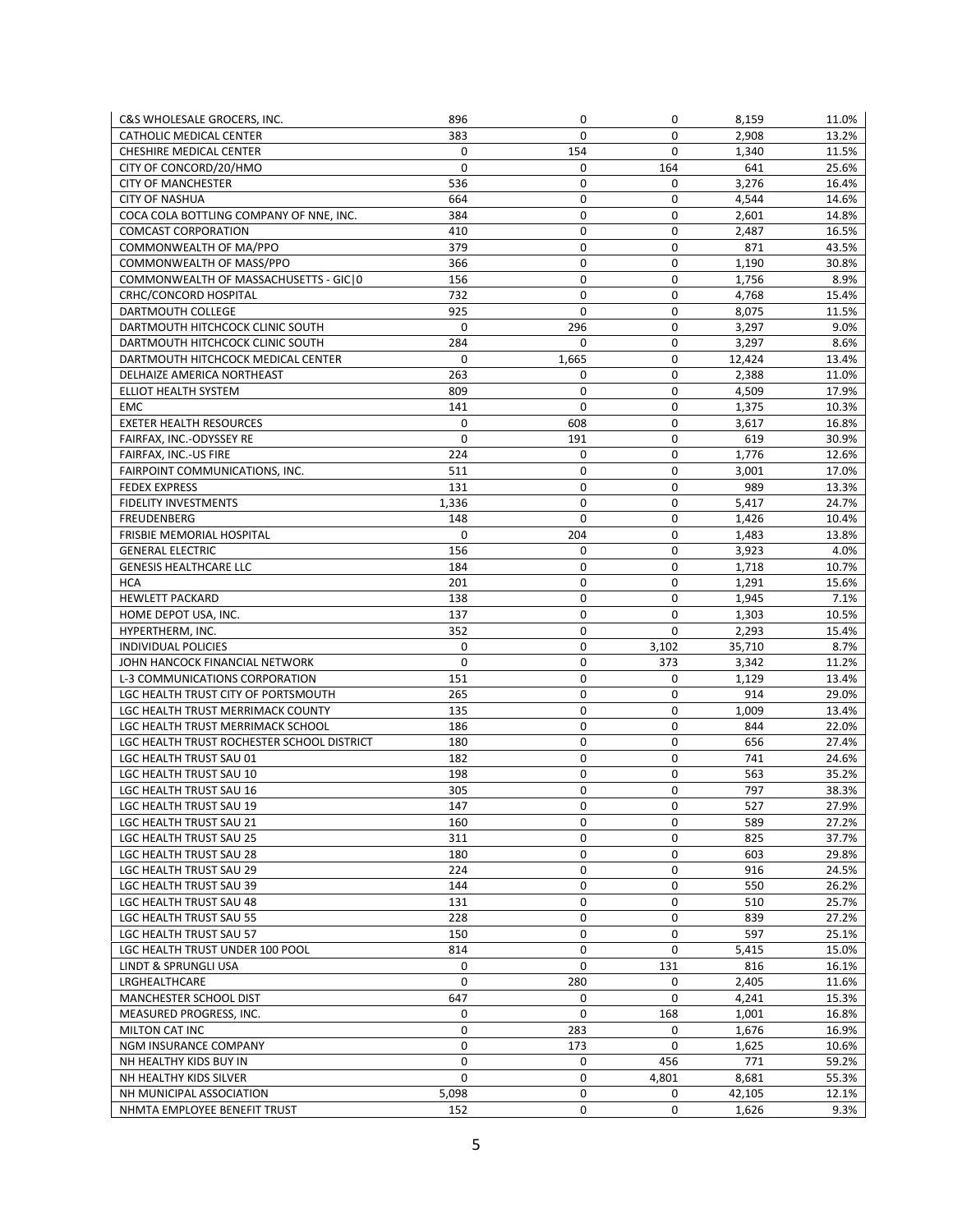| NMB (USA), INC.                     | 0        | 0           | 190      | 1,899   | 10.0% |
|-------------------------------------|----------|-------------|----------|---------|-------|
| NORTHEAST UTILITIES SERVICE COMPANY | 432      | 0           | 0        | 3.640   | 11.9% |
| NORTHERN NEW ENGLAND BENEFIT TRUST  | 1,528    | 0           | $\Omega$ | 10,985  | 13.9% |
| OCEAN INVESTMENTS CORPORATION       | 0        | $\Omega$    | 148      | 1,176   | 12.6% |
| <b>ODYSSEY REINSURANCE COMPANY</b>  | 0        | 195         | 0        | 621     | 31.4% |
| PC CONNECTION, INC.                 | 306      | $\mathbf 0$ | 0        | 1,764   | 17.3% |
| RBSELECT HEALTHPLAN                 | 232      | 0           | 0        | 1,662   | 14.0% |
| SALIENT SURGICAL TECHNOLOGIES, INC. | 168      | 0           | 0        | 734     | 22.9% |
| <b>SCHOOLCARE</b>                   | 2,092    | 0           | 0        | 31,858  | 6.6%  |
| SHAWS - SUPERVALU INC               | 229      | $\Omega$    | $\Omega$ | 2,166   | 10.6% |
| <b>SNHMC PPO HRA</b>                | 524      | 0           | $\Omega$ | 3,139   | 16.7% |
| SOUTHERN NH UNIVERSITY              | 0        | $\Omega$    | 161      | 1,190   | 13.5% |
| ST JOSEPH HEALTHCARE                | 0        | 300         | 0        | 2,086   | 14.4% |
| STANDEX INTERNATIONAL CORPORATION   | 245      | 0           | 0        | 3,466   | 7.1%  |
| <b>STATE OF NEW HAMPSHIRE</b>       | 3,688    | 0           | 0        | 31,942  | 11.5% |
| TD BANK, N.A.                       | 248      | $\Omega$    | 0        | 1.796   | 13.8% |
| THE TIMBERLAND COMPANY              | 0        | 456         | $\Omega$ | 2,348   | 19.4% |
| TOMTOM, INC.                        | $\Omega$ | 0           | 156      | 1,043   | 15.0% |
| U.S. FIRE INSURANCE CO.             | 219      | 0           | $\Omega$ | 358     | 61.2% |
| <b>USNH AAUP HMO2</b>               | 0        | 0           | 194      | 1,092   | 17.8% |
| USNH NON UNION HMO1                 | 0        | $\Omega$    | 822      | 6,124   | 13.4% |
| <b>VELCRO USA INC.</b>              | $\Omega$ | 138         | 0        | 1,233   | 11.2% |
| WASTE MANAGEMENT HOLDINGS, INC.     | 176      | $\Omega$    | 0        | 1,056   | 16.7% |
| <b>WENTWORTH-DOUGLASS HOSPITAL</b>  | $\Omega$ | 395         | $\Omega$ | 2,645   | 14.9% |
| <b>TOTALS</b>                       | 33,158   | 5,787       | 11,695   | 366,032 | 13.8% |

\* Membership is derived from total member months divided by 12.

The following table shows a breakdown of the number of vaccinated children by age group. A child is only counted once, regardless of the number of vaccinations. Member age is as of December 31, 2011.

| <b>Coverage Type</b> | Total<br>Vaccinated<br><b>Members</b> | Male<br><2 yrs | Female<br><2 Yrs | Male<br>$2 - 4$<br>Yrs | Female<br>2-4 Yrs | Male 5-6<br>Yrs | Female<br>5-6 Yrs | Male<br>7.12<br>Yrs | Female<br>7-12 Yrs | Male<br>13-18<br>Yrs | Female<br>13-18<br>Yrs | Unknown |
|----------------------|---------------------------------------|----------------|------------------|------------------------|-------------------|-----------------|-------------------|---------------------|--------------------|----------------------|------------------------|---------|
| Admin Services Only  | 39,254                                | 2,559          | 2,430            | 3,503                  | 3,370             | 2,157           | 2,112             | 5,944               | 5,742              | 5,372                | 5,885                  | 201     |
| Admin Services with  |                                       |                |                  |                        |                   |                 |                   |                     |                    |                      |                        |         |
| <b>Stoploss</b>      | 10,470                                | 782            | 777              | 993                    | 909               | 599             | 575               | 1,497               | 1,460              | 1,309                | 1,454                  | 129     |
| Other                | 71                                    | $\overline{L}$ |                  |                        | 8                 | 3               |                   | 14                  | 9                  | 13                   | 12                     |         |
| Short Term           | 22                                    |                | 1                | 3                      |                   | 0               | 0                 | 4                   | 4                  | 3                    | 3                      | 0       |
| Underwritten         | 40,256                                | 2,444          | 2,354            | 3,665                  | 3,465             | 2,242           | 2,201             | 6,019               | 5,997              | 5,300                | 5,963                  | 642     |
| <b>Totals</b>        | 90,073                                | 5,790          | 5,563            | 8,171                  | 7,753             | 5,001           | 4,889             | 13,478              | 13,212             | 11,997               | 13,317                 | 973     |

The following table shows the distribution of members by insurance status and the percent of those members receiving vaccinations as children. Children vaccinated multiple times during the year are only counted once. Total membership includes both adults and children. Insurance coverage is abbreviated as: self-funded without stoploss (ASO), self-funded with stoploss (ASW), and fully insured (UND). In most cases, carriers/TPAs with substantial market share have similar vaccination rates. Harvard Pilgrim Health Care (including Health Plans, Inc.) is an exception, with higher rates than average under both ASO and fully insured products. This may be partially due to the inclusion of Healthy Kids populations.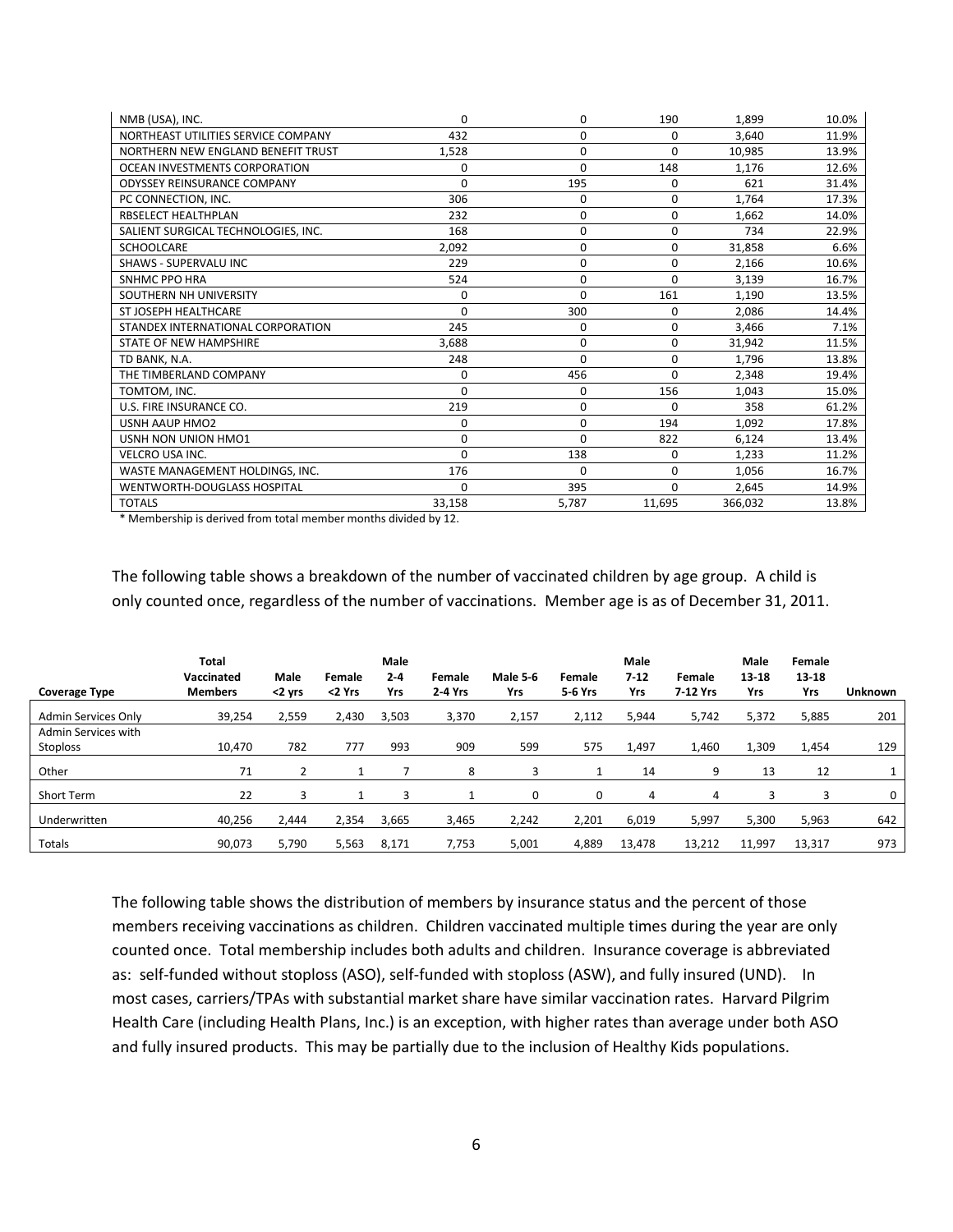|                                       |            | Percent of Membership - Child Vaccinations |            |       | <b>Total Membership</b> |            |                |             |  |  |
|---------------------------------------|------------|--------------------------------------------|------------|-------|-------------------------|------------|----------------|-------------|--|--|
| Company                               | <b>ASO</b> | <b>ASW</b>                                 | <b>UND</b> | Other | <b>ASO</b>              | <b>ASW</b> | <b>UND</b>     | Other       |  |  |
| Aetna                                 | 13.6%      | 13.2%                                      | 10.2%      |       | 32,167                  | 10,168     | 4,980          | 0           |  |  |
| American Republic Insurance           |            |                                            | 3.5%       |       | $\mathbf 0$             | 0          | 116            | $\mathbf 0$ |  |  |
| Anthem - NH                           | 12.0%      | 13.4%                                      | 10.9%      |       | 132,152                 | 22,895     | 146,998        | 0           |  |  |
| <b>CIGNA</b>                          | 12.9%      | 13.1%                                      | 11.5%      |       | 112,470                 | 16,537     | 27,336         | 0           |  |  |
| CoreSource                            |            | 2.6%                                       |            |       | 34                      | 78         | 0              | $\mathbf 0$ |  |  |
| EBPA Benefits, LLC                    |            | 1.9%                                       |            |       | $\mathbf 0$             | 483        | 0              | $\mathbf 0$ |  |  |
| Group Insurance Service Center        |            | 5.2%                                       |            |       | 4                       | 937        | 0              | 0           |  |  |
| Harrington Health Services            | 7.0%       |                                            |            |       | 400                     | 0          | 0              | $\mathbf 0$ |  |  |
| Harvard Pilgrim Health Care           | 16.7%      | 12.0%                                      | 18.3%      |       | 25,023                  | 29,601     | 86,955         | $\mathbf 0$ |  |  |
| <b>HealthSmart Benefits Solutions</b> |            |                                            |            | 14.9% | 6                       | 1          | 0              | 214         |  |  |
| Humana Insurance Company              | 3.6%       |                                            | 2.5%       |       | 28                      | 4          | 159            | $\mathbf 0$ |  |  |
| <b>MVP</b>                            |            |                                            | 12.0%      |       | 0                       | 0          | 19,264         | 0           |  |  |
| New Hampshire Health Plan             |            |                                            |            | 1.4%  | $\mathbf 0$             | 0          | 0              | 2,375       |  |  |
| MEGA Life and Health Insurance        |            |                                            | 0.8%       |       | 0                       | $\Omega$   | 778            | $\mathbf 0$ |  |  |
| Time Insurance Company                |            |                                            | 1.1%       |       | 0                       | 0          | 2,396          | 0           |  |  |
| <b>Tufts Insurance Company</b>        | 0.3%       | 5.5%                                       | 12.2%      |       | 6,406                   | 128        | 11,092         | 0           |  |  |
| <b>UMR</b>                            |            | 4.4%                                       |            |       | $\mathbf 0$             | 1,349      | 0              | $\mathbf 0$ |  |  |
| <b>UltraBenefits</b>                  |            | 4.5%                                       |            |       | 0                       | 1,644      | 0              | $\mathbf 0$ |  |  |
| UniCare Life & Health Insurance       | 8.9%       |                                            |            |       | 1,756                   | 0          | $\overline{2}$ | $\mathbf 0$ |  |  |
| UnitedHealthcare                      |            |                                            | 9.3%       |       | 0                       | 0          | 6,790          | 0           |  |  |
| Totals                                | 12.6%      | 12.4%                                      | 13.0%      | 2.5%  | 310,445                 | 83,826     | 306,865        | 2,590       |  |  |

The following two tables report on the number of billed vaccination administrations and the number of child members by carrier. In many cases, a child will receive, and the health care provider will bill for multiple vaccines.

|                                      |             | <b>Billed Vaccinations (Administration Only)</b> |            |       | <b>Child Members</b> |            |            |       |
|--------------------------------------|-------------|--------------------------------------------------|------------|-------|----------------------|------------|------------|-------|
| Company                              | <b>ASO</b>  | <b>ASW</b>                                       | <b>UND</b> | Other | <b>ASO</b>           | <b>ASW</b> | <b>UND</b> | Other |
| Aetna                                | 9,876       | 3,018                                            | 1,067      | 0     | 7,847                | 2,472      | 882        | 0     |
| American Republic Insurance Company  | $\mathbf 0$ | 0                                                | 6          | 0     | 0                    | 0          | 7          | 0     |
| Anthem - NH                          | 35,549      | 7,814                                            | 37,468     | 0     | 29,668               | 5,486      | 28,305     | 0     |
| <b>CIGNA</b>                         | 30,232      | 5,433                                            | 6,900      | 0     | 26,830               | 4,148      | 6,224      | 0     |
| CoreSource Inc                       | 5           | 10                                               | 0          | 0     | 4                    | 8          | 0          | 0     |
| <b>EBPA Benefits, LLC</b>            | 0           | 16                                               | 0          | 0     | 0                    | 15         | 0          | 0     |
| Group Insurance Service Center, Inc. | $\Omega$    | 92                                               | 0          | 0     | 1                    | 209        | 0          | 0     |
| Harrington Health Services Inc       | 73          | 0                                                | 0          | 0     | 68                   | 0          | 0          | 0     |
| Harvard Pilgrim Health Care          | 9,530       | 8,188                                            | 31,018     | 0     | 6,459                | 6,250      | 27,113     | 0     |
| HealthSmart Benefits Solutions, Inc. | 0           | 0                                                | 0          | 57    | 0                    | 0          | 0          | 47    |
| Humana Insurance Company             | 4           | 0                                                | 6          | 0     | 3                    | 0          | 8          | 0     |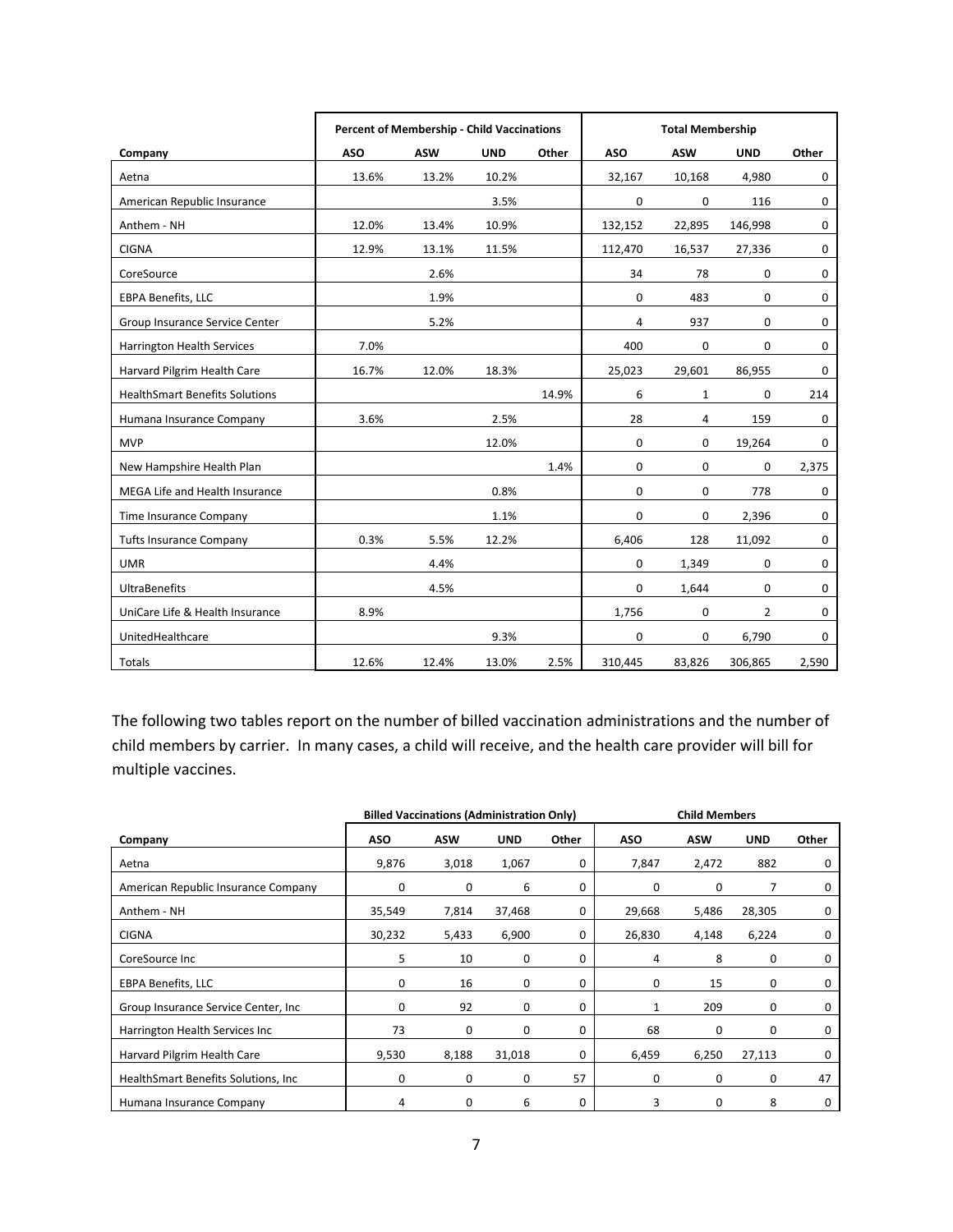| <b>MVP</b>                          |              | 0        | 5,299    | 0        |          | 0   | 4,295    |    |
|-------------------------------------|--------------|----------|----------|----------|----------|-----|----------|----|
| New Hampshire Health Plan (c/o Bene |              |          | 0        | 66       |          | 0   | 0        | 73 |
| The MEGA Life and Health Insurance  |              | $\Omega$ | 9        | $\Omega$ |          | 0   | 77       |    |
| Time Insurance Company              |              | 0        | 63       | 0        |          | 0   | 441      |    |
| <b>Tufts Insurance Company</b>      | 25           | 0        | 3,342    | 0        | 1,789    | 31  | 2,885    |    |
| UMR- (Formerly Fiserv Health Plan A |              | 88       | 0        | 0        | $\Omega$ | 309 | 0        |    |
| UltraBenefits Inc                   | <sup>0</sup> | 225      | $\Omega$ | 0        | $\Omega$ | 303 | 0        |    |
| UniCare Life & Health Insurance Com | 317          | $\Omega$ | 0        | $\Omega$ | 277      | 0   | $\Omega$ |    |
| UnitedHealthcare                    |              | 0        | 1,459    |          |          | 0   | 1,627    |    |

The following table shows the number of billed vaccinations as a percent of the child members, and child members as a percent of company totals.

|                                      |            | <b>Billed Vaccinations as a Percent of Child</b><br><b>Members</b> |            | <b>Child Members as a Percent of Total</b><br><b>Members</b> |            |            |            |       |
|--------------------------------------|------------|--------------------------------------------------------------------|------------|--------------------------------------------------------------|------------|------------|------------|-------|
| Company                              | <b>ASO</b> | <b>ASW</b>                                                         | <b>UND</b> | Other                                                        | <b>ASO</b> | <b>ASW</b> | <b>UND</b> | Other |
| Aetna                                | 126%       | 122%                                                               | 121%       | 0%                                                           | 24%        | 24%        | 18%        | 0%    |
| American Republic Insurance Company  | 0%         | 0%                                                                 | 88%        | 0%                                                           | 0%         | 0%         | 6%         | 0%    |
| Anthem - NH                          | 120%       | 142%                                                               | 132%       | 0%                                                           | 22%        | 24%        | 19%        | 0%    |
| <b>CIGNA</b>                         | 113%       | 131%                                                               | 111%       | 0%                                                           | 24%        | 25%        | 23%        | 0%    |
| CoreSource Inc                       | 125%       | 133%                                                               | 0%         | 0%                                                           | 12%        | 10%        | 0%         | 0%    |
| EBPA Benefits, LLC                   | 0%         | 107%                                                               | 0%         | 0%                                                           | 0%         | 3%         | 0%         | 0%    |
| Group Insurance Service Center, Inc. | 0%         | 44%                                                                | 0%         | 0%                                                           | 25%        | 22%        | 0%         | 0%    |
| Harrington Health Services Inc       | 108%       | 0%                                                                 | 0%         | 0%                                                           | 17%        | 0%         | 0%         | 0%    |
| Harvard Pilgrim HC                   | 148%       | 131%                                                               | 114%       | 0%                                                           | 26%        | 21%        | 31%        | 0%    |
| HealthSmart Benefits Solutions, Inc  | 0%         | 0%                                                                 | 0%         | 123%                                                         | 0%         | 0%         | 0%         | 22%   |
| Humana Insurance Company             | 126%       | 0%                                                                 | 75%        | 0%                                                           | 11%        | 9%         | 5%         | 0%    |
| <b>MVP</b>                           | 0%         | 0%                                                                 | 123%       | 0%                                                           | 0%         | 0%         | 22%        | 0%    |
| New Hampshire Health Plan (c/o Bene  | 0%         | 0%                                                                 | 0%         | 90%                                                          | 0%         | 0%         | 0%         | 3%    |
| The MEGA Life and Health Insurance   | 0%         | 0%                                                                 | 12%        | 0%                                                           | 0%         | 0%         | 10%        | 0%    |
| Time Insurance Company               | 0%         | 0%                                                                 | 14%        | 0%                                                           | 0%         | 0%         | 18%        | 0%    |
| <b>Tufts Insurance Company</b>       | 1%         | 0%                                                                 | 116%       | 0%                                                           | 28%        | 24%        | 26%        | 0%    |
| UMR- (Formerly Fiserv Health Plan A  | 0%         | 29%                                                                | 0%         | 0%                                                           | 0%         | 23%        | 0%         | 0%    |
| <b>UltraBenefits Inc</b>             | 0%         | 74%                                                                | 0%         | 0%                                                           | 0%         | 18%        | 0%         | 0%    |
| UniCare Life & Health Insurance Com  | 115%       | 0%                                                                 | 0%         | 0%                                                           | 16%        | 0%         | 0%         | 0%    |
| UnitedHealthcare                     | 0%         | 0%                                                                 | 90%        | 0%                                                           | 0%         | 0%         | 24%        | 0%    |

The following table shows the number of child members receiving vaccinations depending on where the member lives and where the provider is located. There are substantial numbers of NH residents obtaining vaccines outside of NH, but relatively few non-residents receiving vaccinations from NH providers.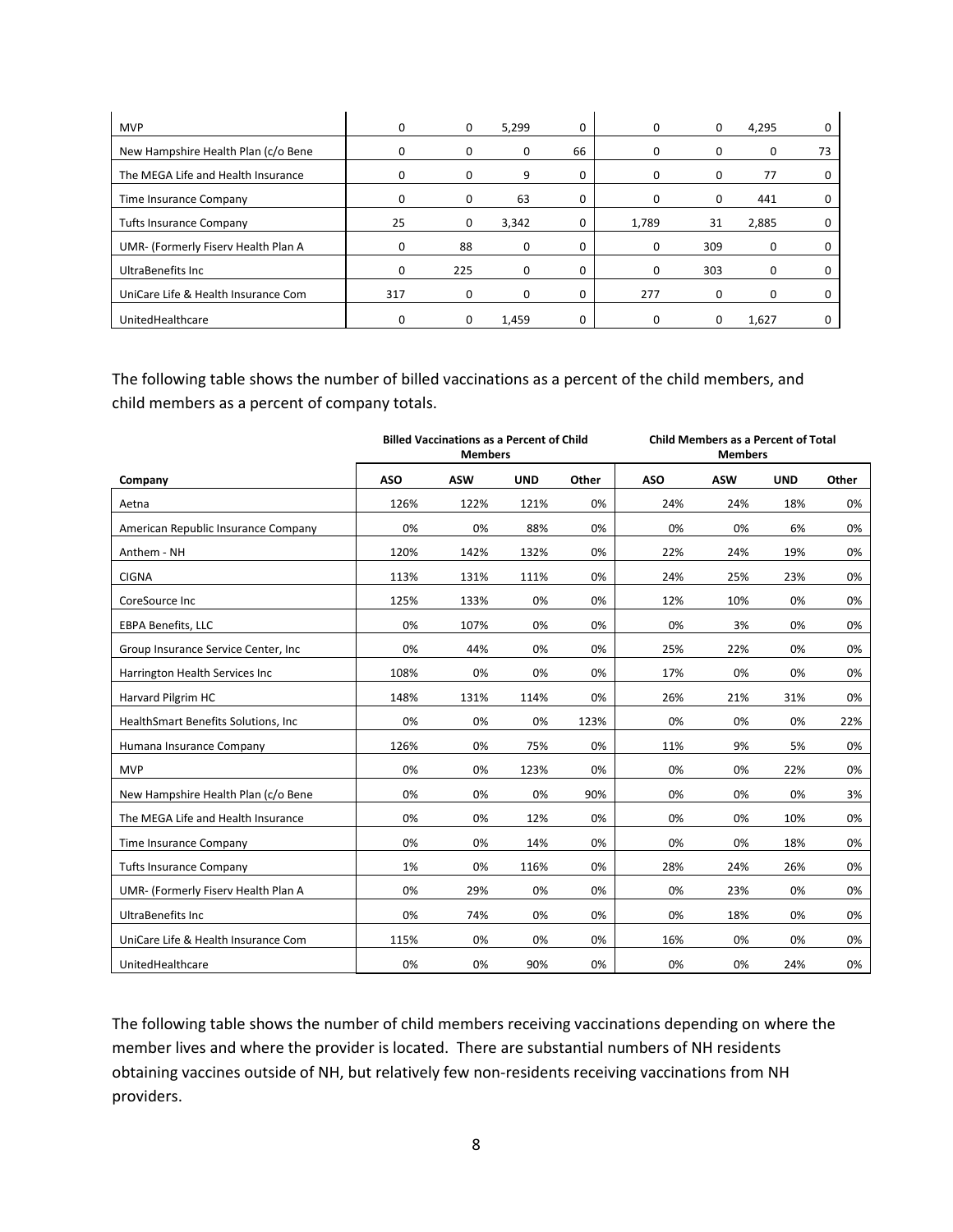|                                       |            | NH Residents Vaccinated in: |                |                |     |                | <b>Non-NH Residents Vaccinated</b><br>in NH From: |                |                |                |                                           |                                      |
|---------------------------------------|------------|-----------------------------|----------------|----------------|-----|----------------|---------------------------------------------------|----------------|----------------|----------------|-------------------------------------------|--------------------------------------|
| Company                               | Coverage   | <b>NH</b>                   | МE             | ΜA             | VT  | Other          | <b>ME</b>                                         | MA             | VT             | Other          | <b>Total Child</b><br><b>Vaccinations</b> | <b>Total Child</b><br><b>Members</b> |
|                                       | ASO        | 4,046                       | 32             | 306            | 45  | 37             | 8                                                 |                | $\mathbf{1}$   |                | 4,478                                     | 9,352                                |
| Aetna                                 | ASW        | 1,194                       | $\overline{7}$ | 107            | 1   | 4              | $\overline{2}$                                    |                |                |                | 1,318                                     | 3,157                                |
|                                       | <b>UND</b> | 351                         | 11             | 37             | 5   | 15             | 3                                                 | $\mathbf{1}$   |                |                | 463                                       | 1,428                                |
| American Republic Ins                 | <b>UND</b> | $\overline{2}$              |                | $\mathbf{1}$   |     | $\mathbf{1}$   |                                                   |                |                |                | $\overline{4}$                            | 9                                    |
|                                       | ASO        | 13,839                      | 71             | 146            | 104 | 308            | 54                                                | 63             | 257            | 58             | 15,916                                    | 34,303                               |
| Anthem - NH                           | ASW        | 2,111                       | 14             | $\overline{2}$ | 72  | 58             | $\overline{4}$                                    | 18             | 347            | 3              | 3,110                                     | 6,846                                |
|                                       | <b>STN</b> | 19                          |                |                |     | $\overline{4}$ |                                                   |                |                |                | 23                                        |                                      |
|                                       | <b>UND</b> | 11,998                      | 125            | 86             | 84  | 767            | 60                                                | 69             | 91             | 83             | 15,734                                    | 38,220                               |
|                                       | ASO        | 10,853                      | 301            | 752            | 140 | 886            | 24                                                | 39             | 71             | 25             | 16,013                                    | 32,453                               |
| <b>CIGNA</b>                          | ASW        | 124                         | $\mathbf{1}$   | 14             | 4   | 6              | $\overline{7}$                                    | $\overline{7}$ | $\overline{4}$ | 10             | 956                                       | 5,500                                |
|                                       | OTH        | $\overline{2}$              |                |                |     |                |                                                   |                |                |                | $\overline{2}$                            |                                      |
|                                       | <b>UND</b> | 1,425                       | 43             | 167            | 24  | 128            | 10                                                | 8              | 20             | 17             | 3,096                                     | 7,689                                |
|                                       | ASO        |                             |                |                |     |                |                                                   |                |                |                |                                           | 4                                    |
| CoreSource Inc                        | <b>ASW</b> | $\overline{2}$              |                |                |     |                |                                                   |                |                |                | $\overline{2}$                            | 16                                   |
|                                       | <b>UND</b> |                             |                |                |     | $\mathbf{1}$   |                                                   |                |                |                | $\mathbf{1}$                              |                                      |
| EBPA Benefits, LLC                    | ASW        | $\overline{7}$              |                |                |     |                | $\mathbf{1}$                                      |                |                |                | 10                                        | 15                                   |
| Golden Rule Insurance                 | <b>UND</b> |                             |                |                |     |                |                                                   |                |                |                |                                           | 13                                   |
| Group Insurance Service Center        | ASO        |                             |                |                |     |                |                                                   |                |                |                |                                           | $\mathbf{1}$                         |
|                                       | ASW        | 36                          | 3              |                | 3   |                |                                                   |                | $\mathbf{1}$   |                | 49                                        | 303                                  |
| Harrington Health Services Inc        | ASO        | 24                          | $\mathbf{1}$   | 3              |     |                |                                                   |                |                |                | 28                                        | 94                                   |
|                                       | ASO        | 3,625                       | 23             | 372            | 32  | 4              | 19                                                | 26             | 20             | $\overline{2}$ | 4,219                                     | 7,445                                |
| Harvard Pilgrim HC                    | ASW        | 3,025                       | 48             | 150            | 20  | 19             | 32                                                | 17             | 13             | 35             | 3,559                                     | 8,308                                |
|                                       | <b>STN</b> | 5                           |                | $\mathbf{1}$   |     |                |                                                   |                |                |                | 6                                         |                                      |
|                                       | <b>UND</b> | 13,437                      | 66             | 893            | 109 | 11             | 32                                                | 41             | 20             | 52             | 15,731                                    | 37,249                               |
| <b>HealthSmart Benefits Solutions</b> | OTH        | 20                          | $\mathbf{1}$   | 11             |     |                |                                                   |                |                |                | 32                                        | 49                                   |
|                                       | <b>ASO</b> |                             |                |                |     | $\mathbf{1}$   |                                                   |                |                |                | $\mathbf{1}$                              | 10                                   |
| Humana Insurance Company              | ASW        |                             |                |                |     |                |                                                   |                |                |                |                                           | $\mathbf{1}$                         |
|                                       | <b>UND</b> | 3                           |                |                |     | $\mathbf{1}$   |                                                   |                |                |                | 4                                         | 15                                   |
| John Alden Life Insurance             | STN        |                             |                |                |     |                |                                                   |                |                |                |                                           | 177                                  |
|                                       | <b>UND</b> |                             |                |                |     |                |                                                   |                |                |                |                                           | 77                                   |
| <b>MVP</b>                            | <b>UND</b> | 1,890                       | 3              | 44             | 44  | 11             | 6                                                 | 10             | 17             | 15             | 2,305                                     | 6,126                                |
| New Hampshire Health Plan             | OTH        | 36                          |                |                |     |                |                                                   |                |                |                | 36                                        | 121                                  |
| Guardian Life Insurance               | UND        |                             |                |                |     |                |                                                   |                |                |                |                                           | 6                                    |
| MEGA Life and Health Insurance        | <b>UND</b> | 5                           |                |                |     |                |                                                   |                |                |                | 6                                         | 162                                  |
|                                       | ASO        |                             |                |                |     |                | $\mathbf{1}$                                      |                |                |                | $\mathbf{1}$                              |                                      |
| Time Insurance Company                | STN        |                             |                |                |     |                |                                                   |                |                |                |                                           | 489                                  |
|                                       | <b>UND</b> | 24                          |                |                |     | $\overline{2}$ | $\overline{a}$                                    |                |                |                | 30                                        | 655                                  |
| <b>Tufts Insurance Company</b>        | ASO        | 17                          |                | 3              |     |                | $\mathbf{1}$                                      |                |                |                | 21                                        | 1,997                                |